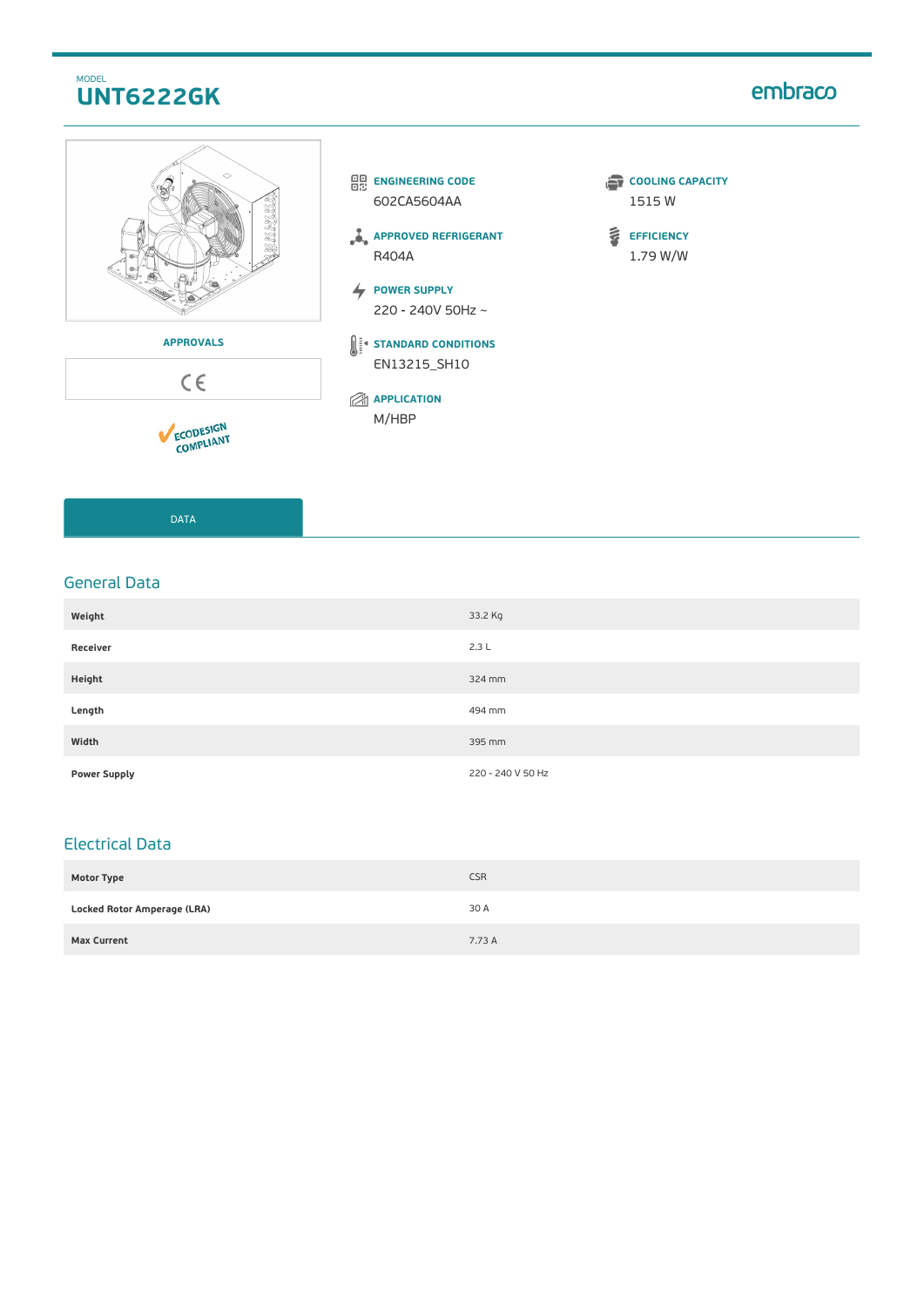# Spare Parts

| Condenser             | 3R12T           | 2451140    |
|-----------------------|-----------------|------------|
| <b>Valve Suction</b>  | SOLDER 1/2"     | 2110050    |
| Valve Discharge       | SOLDER 3/8"     | 2110049    |
| <b>Electrical Kit</b> | ELKOM NT6222GK  | 922CA0404A |
| Compressor            | <b>NT6222GK</b> | 922CA09AC  |
| <b>Fan Kit</b>        | 34W 275/31°/5B  | 1996583    |

### Noise Data

| <b>Sound Power Level</b> | 70.5 dB (A)       | $\overline{\phantom{a}}$ |                   |
|--------------------------|-------------------|--------------------------|-------------------|
| Sound Pressure Level     | at $1m$           | at $5m$                  | at 10 m           |
|                          | 62.4976018 dB (A) | 48.51820171 dB (A)       | 42.4976018 dB (A) |

#### Fan Motor

| Number                |             |
|-----------------------|-------------|
| <b>Shaft Power</b>    | 34 W        |
| <b>Air Flow</b>       | 640 $m^3/h$ |
| <b>Blade diameter</b> | 275 mm      |

PERFORMANCE

### Rated Points

| <b>Ambient</b><br><b>Temperature</b> | Cooling<br>Capacity | <b>Power</b><br><b>Consumption</b> | <b>Current</b> | <b>Efficiency</b> |
|--------------------------------------|---------------------|------------------------------------|----------------|-------------------|
| 32.00°C                              | 1515W               | 846 W                              | 4.66 A         | 1.79 W/W          |

Test Condition: EN13215\_SH10, Return Gas 0 °C, Subcooling 3K , Evaporation -10.00°C, Condensing 0 °C, Ambient 32.00°C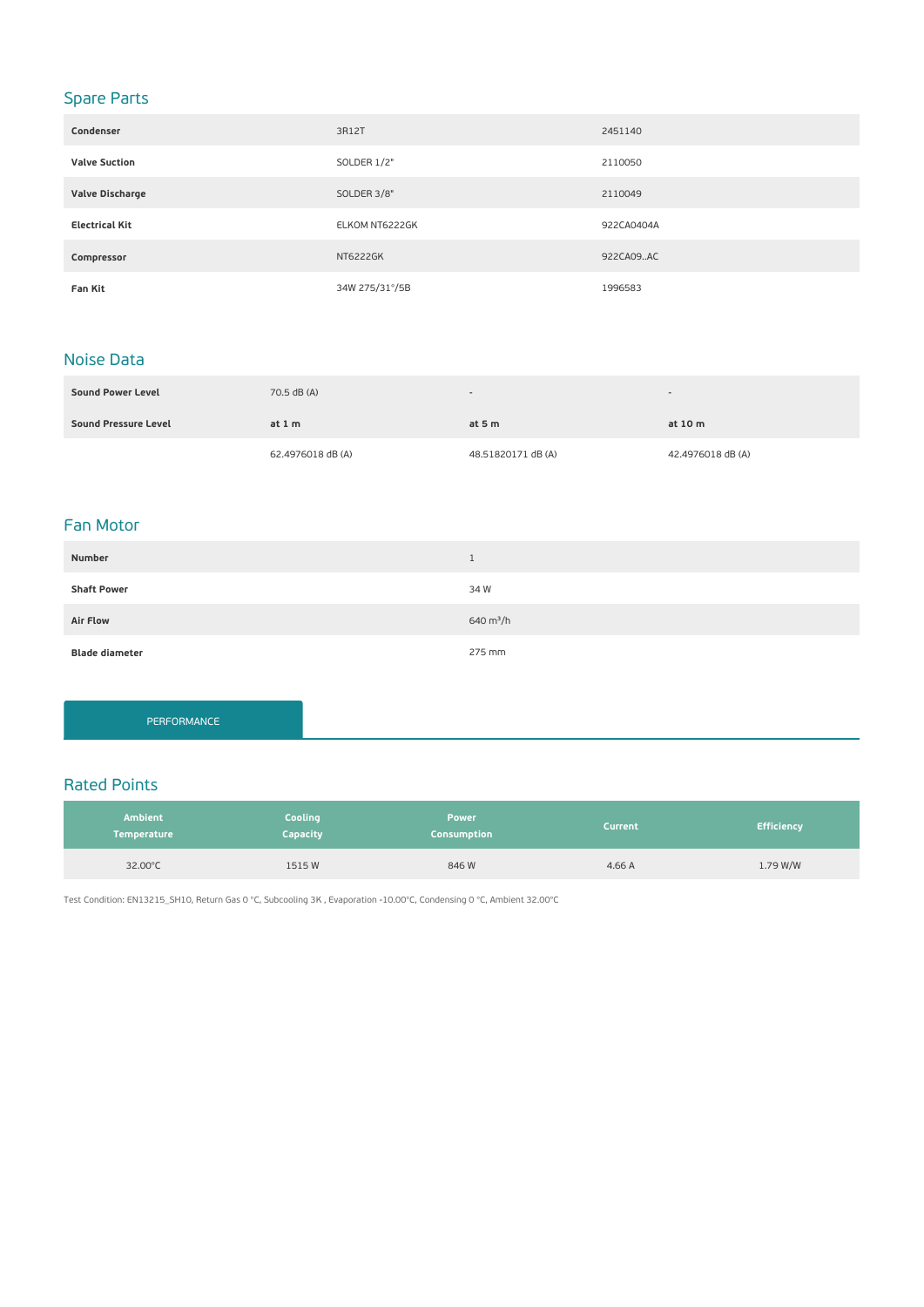# Performance Curve Data

#### Ambient Temperature 25°C

| Evaporating<br>Temperature °C | Cooling<br><b>Capacity W</b> | <b>Power</b><br><b>Consumption W</b> | <b>Current A</b> | <b>Efficiency</b><br>W/W |
|-------------------------------|------------------------------|--------------------------------------|------------------|--------------------------|
| $-20$                         | 852                          | 698                                  | 4.09             | 1.22                     |
| $-15$                         | 1105                         | 767                                  | 4.34             | 1.44                     |
| $-10$                         | 1408                         | 838                                  | 4.6              | 1.68                     |
| $-5$                          | 1747                         | 913                                  | 4.89             | 1.91                     |
| $\circ$                       | 2104                         | 991                                  | 5.21             | 2.12                     |
| 5                             | 2465                         | 1071                                 | 5.55             | 2.3                      |
| 10                            | 2814                         | 1156                                 | 5.92             | 2.43                     |

Test Condition: EN13215\_SH10, M/HBP

#### Ambient Temperature 32°C

| Evaporating<br>Temperature °C | Cooling<br><b>Capacity W</b> | Power<br><b>Consumption W</b> | <b>Current A</b> | <b>Efficiency</b><br>W/W |
|-------------------------------|------------------------------|-------------------------------|------------------|--------------------------|
| $-20$                         | 1029                         | 699                           | 4.13             | 1.47                     |
| $-15$                         | 1252                         | 771                           | 4.38             | 1.62                     |
| $-10$                         | 1515                         | 846                           | 4.66             | 1.79                     |
| $-5$                          | 1801                         | 926                           | 4.98             | 1.94                     |
| $\circ$                       | 2096                         | 1010                          | 5.32             | 2.07                     |
| 5                             | 2384                         | 1099                          | 5.7              | 2.17                     |
| 10                            | 2648                         | 1193                          | 6.11             | 2.22                     |

Test Condition: EN13215\_SH10, M/HBP

#### Ambient Temperature 43°C

| Evaporating<br>Temperature °C | Cooling<br><b>Capacity W</b> | Power<br><b>Consumption W</b> | <b>Current A</b> | <b>Efficiency</b><br>W/W |
|-------------------------------|------------------------------|-------------------------------|------------------|--------------------------|
| $-20$                         | 565                          | 734                           | 4.25             | 0.77                     |
| $-15$                         | 795                          | 810                           | 4.52             | 0.98                     |
| $-10$                         | 1048                         | 892                           | 4.83             | 1.17                     |
| $-5$                          | 1307                         | 980                           | 5.19             | 1.33                     |
| $\circ$                       | 1558                         | 1075                          | 5.59             | 1.45                     |
| 5                             | 1784                         | 1177                          | 6.03             | 1.52                     |
| 10                            | 1970                         | 1285                          | 6.52             | 1.53                     |

Test Condition: EN13215\_SH10, M/HBP